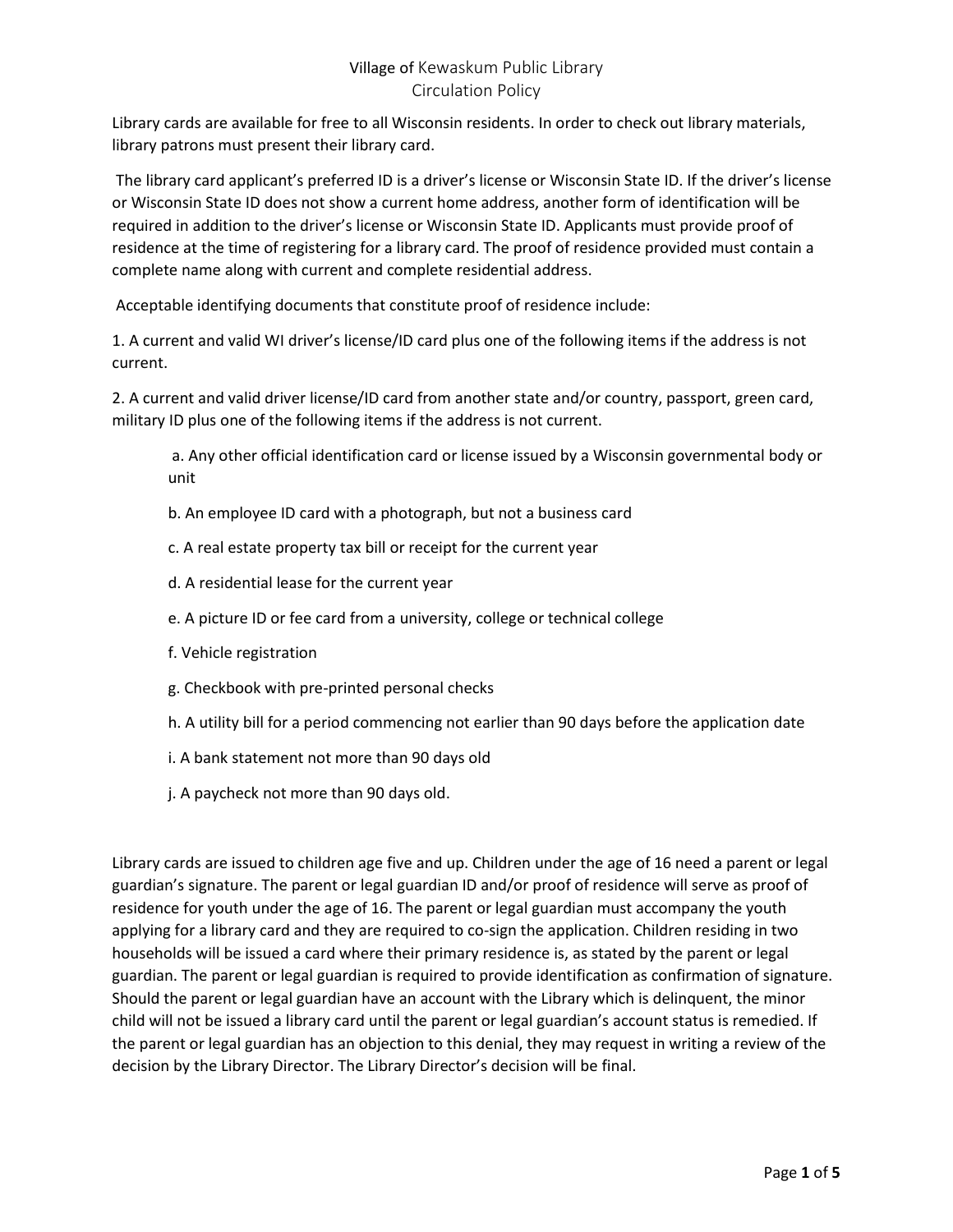To comply with Wisconsin State Statute, 43.30(1m), library card applicants 16 and 17 years of age need to present a Wisconsin driver's license or Wisconsin State ID with current address at the time of application. Applicants in this age range may also present a current school ID card from a local school along with proof of residence (see previous page for acceptable identifying documents that constitute proof of residence). If they choose, applicants in this age range may apply for a library card the same way children under the age of 16 do (see previous page).

Library cards are valid indefinitely, with an automatic address check every 2 years. Patrons are responsible for informing the Library of any change of address, telephone number, email or parental responsibility for children under age 16.

## **Replacement Cards**

When a library card is lost or stolen, patrons shall present a valid photo ID along with proof of current address and pay a \$3.00 replacement fee. Please report all stolen cards to the Library at 262-626-4312. If a card is presented for checkout before it is reported lost or stolen, the patron is still responsible for all materials checked out on it. If the card is broken, bring the pieces to the Library and a staff member will replace it for free.

## **Date Due Receipts**

Date due receipts are printed for all materials checked out at the circulation desk. Due dates are also available online through the Monarch catalog. Be sure to check carefully for due dates and keep receipts handy in case there are any questions.

### **Forgotten Cards**

Patrons must present a valid library card in order to checkout library materials. If a registered patron does not have his/her library card, then the Library shall accept an alternative form of photo identification.

Acceptable forms of identification for adults aged 18 and above include identification showing their photo and current address. Patrons may bring in a combination of acceptable alternative ID's to have both photo and current address. Examples include driver's license, a state issued identification card, checkbook, utility bill, student ID, passport, or green card.

For minors without their library card, the Library will accept current school ID cards, driver's license or learners permit as alternative IDs. For minors without any acceptable alternative ID, such as elementary school aged children, Library staff shall ask for the minor's full name, home address, phone number and birthday, including year, to verify minor's identification. Library staff may refuse to accept alternative ID's.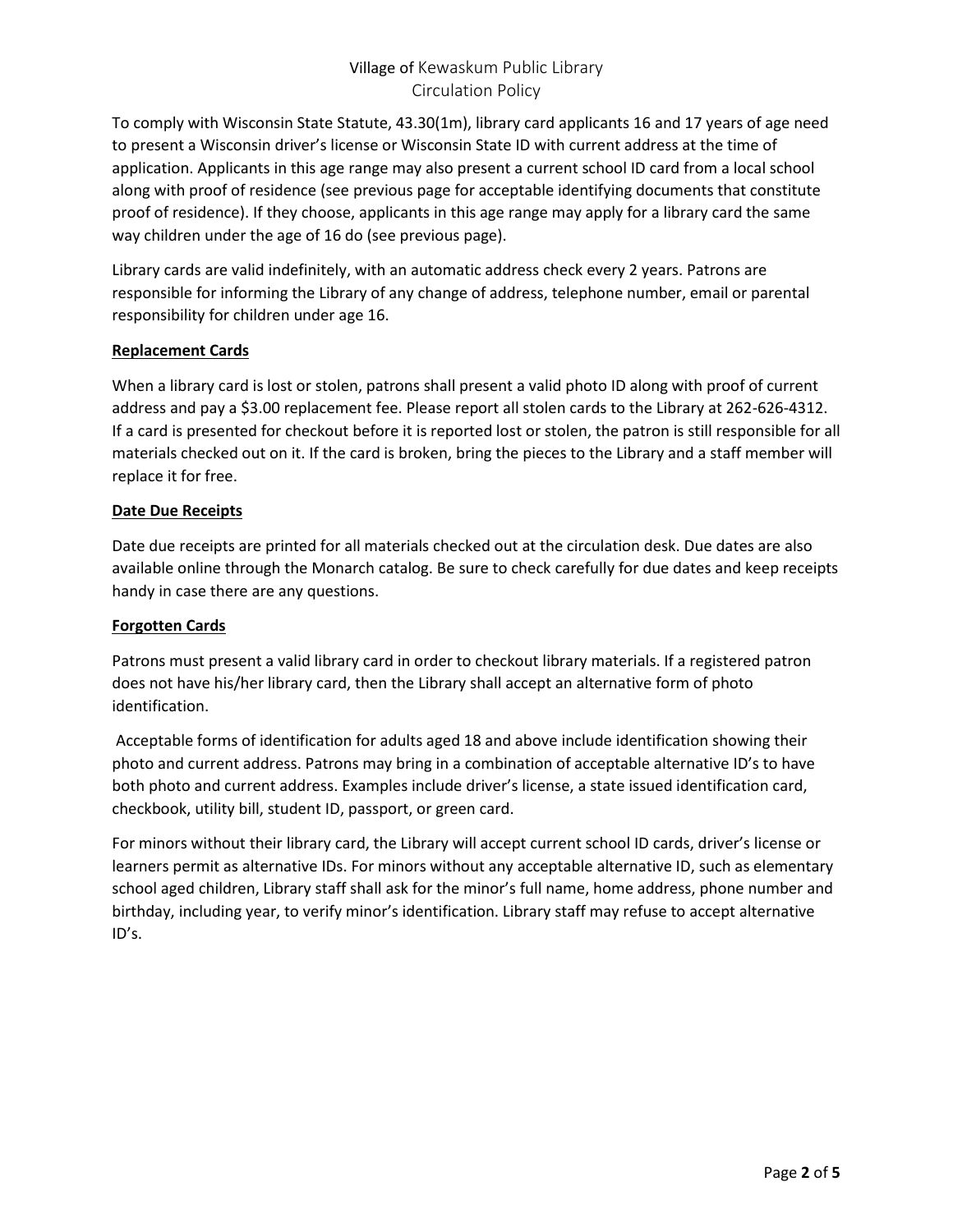#### **Loan Periods and Fines**

| Type of item                   | <b>Loan Period</b> | Fine per day |
|--------------------------------|--------------------|--------------|
| <b>Adult Books</b>             | 28 days            | \$.10        |
| New Adult Fiction Books under  | 14 days            | \$.10        |
| 500 pages                      |                    |              |
| New Adult Fiction Books 500    | 28 days            | \$.10        |
| pages and up                   |                    |              |
| New Adult Non-fiction Books    | 28 days            | \$.10        |
| Children's & Young Adult Books | 28 days            | \$.10        |
| Entertainment DVDs/Blu-Rays    | 7 days             | \$1.00       |
| Non-Fiction & TV Series        | 14 days            | \$1.00       |
| DVDs/Blu-Rays                  |                    |              |
| <b>Audio Books</b>             | 28 days            | \$0.10       |
| Music CDs                      | 14 days            | \$0.10       |
| Magazines                      | 14 days            | \$0.10       |
| <b>Video Games</b>             | 14 days            | \$1.00       |
| Interlibrary Loan              | Varies             | \$0.50       |
| Library of Things              | 7 days             | \$5.00       |
| Hot spots                      | 7 days             | \$5.00       |

There are no grace periods. Fines are assessed the day after an item is due.

When a patron's card has reached fines over \$5.00, borrowing privileges will be blocked until the fine has been paid. Fines may be paid in person during regular business hours or through the Monarch catalog online.

Patrons with fines will not be allowed to use another individual's library card as a way of avoiding payment of fines or using the library's public access computers.

#### **Renewals**

Items may be renewed in person, over the phone (262-626-4312), online via the Monarch catalog, or in the Monarch2Go app up to two times, as long as no one else is waiting for the item.

#### **Holds on Items**

Items placed on hold via the Monarch catalog or in the Monarch2Go app are available for pickup at the library's circulation desk when received by the library. Holds may be placed on all library materials inperson at the library, by phone with a staff member, online in the Monarch catalog or in the Monarch2Go app.

When materials become available patrons have the option to be notified by phone, email or text message. Notices for hold pickups are sent out three times per day. Items are held for seven days from the date the patron is notified. When an item is not picked up, it will be sent back to the owning library or onto the next patron in cases where there is a waiting list. A new hold may be placed on the item but the patron will go to the bottom of the existing holds list.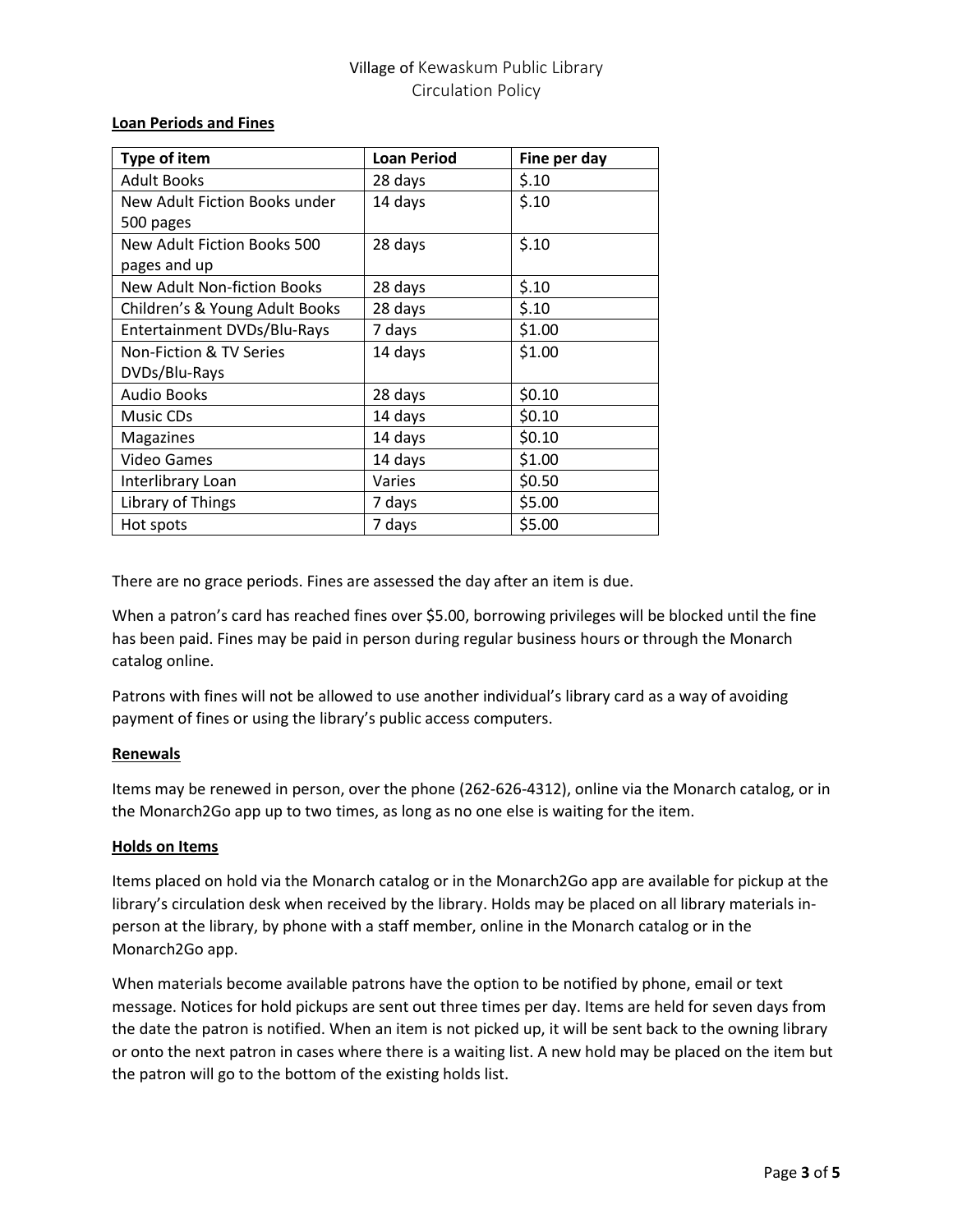### **Picking up Holds for Another Patron**

Family members and other authorized users may pick up items on hold for another patron. A signed permission slip must be on file before allowing this transaction. Once the permission slips are received, staff will then input the information into each patron's account.

### **Interlibrary Loan**

Materials not available in the Kewaskum Library or via the Monarch catalog may be borrowed from another library system. To place an interlibrary loan, please visit the circulation desk or call 262-626- 4312.

#### **Returning Items**

There are several ways items may be returned to the Library. There is a materials return located inside the Library which is open during regular business hours. There is a materials return located in the lobby of the municipal building which can be used when the Village is open but the Library is not. Outside the main entrance, there is both a book drop and media drop that is open 24 hours a day, seven days a week. Materials returned in the drops before the library opens to the public are considered returned the previous open day. Items may also be returned to any public library in the Monarch System. Please note that items returned to public libraries outside of the Monarch System may be subject to late fees.

#### **Lost Items**

Items not returned will be declared lost after the 35<sup>th</sup> day after the due date. At that time, the cardholder will be issued a final notice/bill and be charged the replacement cost of the item. The replacement cost can be found in the item record. The Library does not accept replacement items as substitution for lost items in lieu of paying for the item. No refunds will be granted after a lost item has been paid for and then recovered.

#### **Damaged Items**

Charges may be assessed on items that are returned damaged. If an item has been damaged beyond repair and is rendered unusable to other patrons, the borrowing patron or their guardian shall be held responsible for that item's current replacement value. Some examples would include but are not limited to; liquid damage, numerous torn pages, warped or deeply scratched disc, etc. The replacement cost can be found in the item record. The Library does not accept replacement items as substitution for damaged items in lieu of paying for the item. Minor damages to library materials that do not affect the enjoyment or operation of the items by other patrons may be assessed a minimum fee. Some examples include but are not limited to: ripped covers, removed labels, damaged lock on media case, etc.

| Item                                     | Cost                  |
|------------------------------------------|-----------------------|
| Item damaged beyond repair               | Full replacement cost |
| $DVD/CD$ case $-$ single and double disc | \$4.00                |
| DVD/CD case - multiple disc              | \$6.00                |
| Damaged book cover                       | \$3.00                |

#### Replacement Charges